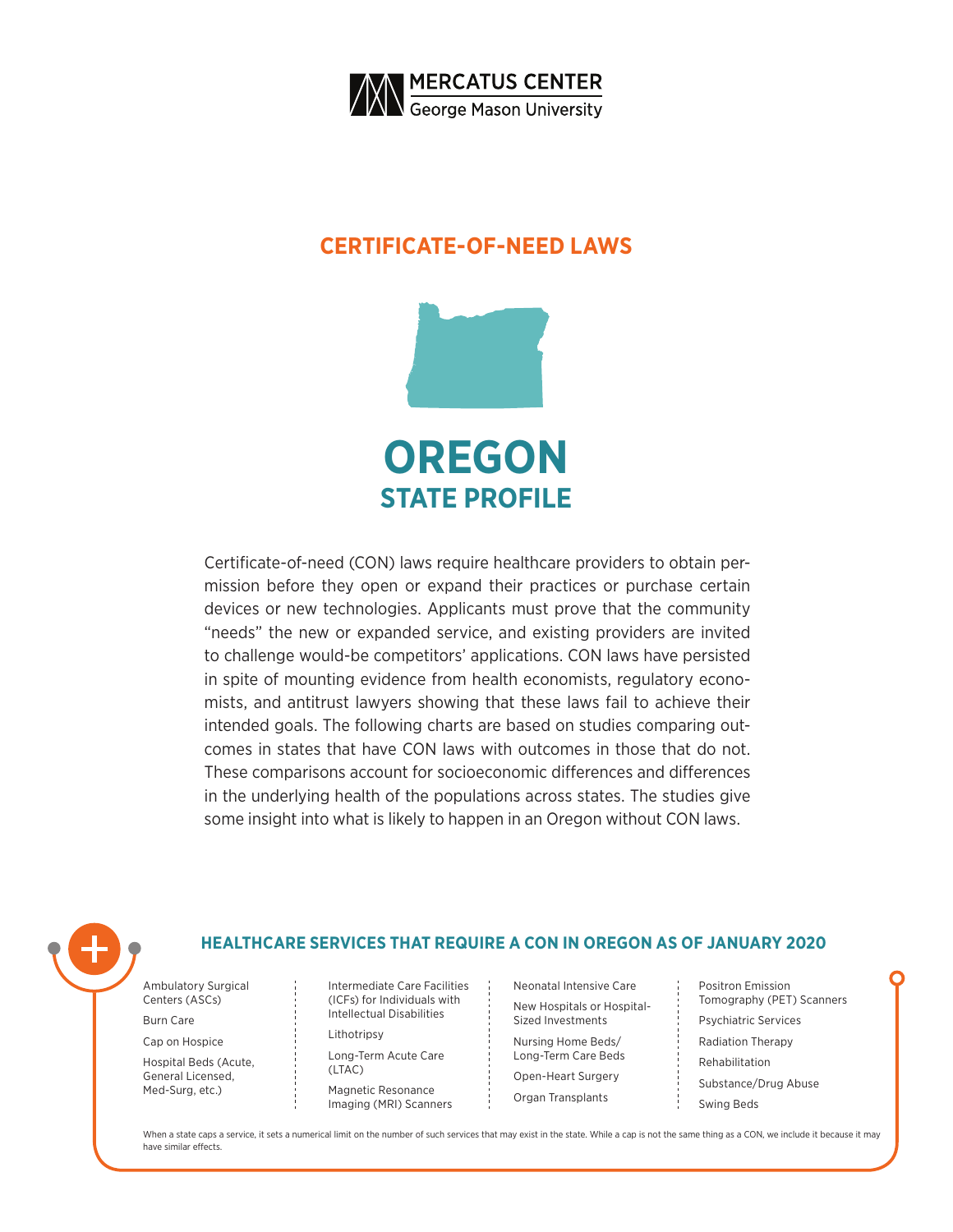# **SPENDING**

Research finds that CON laws are associated with higher healthcare spending per capita and higher physician spending per capita.

### Estimated changes in annual per capita healthcare spending patterns in Oregon without CON



# **ACCESS**

Comparing rural areas in CON states with rural areas in non-CON states, research finds that the presence of a CON program is associated with fewer rural hospitals. A subset of CON states specifically regulate the entry of ambulatory surgical centers (ASCs), which provide healthcare services and compete with traditional hospitals. These states have fewer rural ASCs.

Research also finds that states with CON programs have fewer hospitals in general (in rural and nonrural areas alike), and states with ASC-specific CON regulations have fewer ASCs in general.

### Estimated changes in access to healthcare facilities in Oregon without CON





Sources: James Bailey, "Can Health Spending Be Reined In through Supply Constraints? An Evaluation of Certificate-of-Need Laws" (Mercatus Working Paper, Mercatus Center at George Mason University, Arlington, VA, 2016); Thomas Stratmann and Christopher Koopman, "Entry Regulation and Rural Health Care: Certificate-of-Need Laws, Ambulatory Surgical Centers, and Community Hospitals" (Mercatus Working Paper, Mercatus Center at George Mason University, Arlington, VA, 2016).